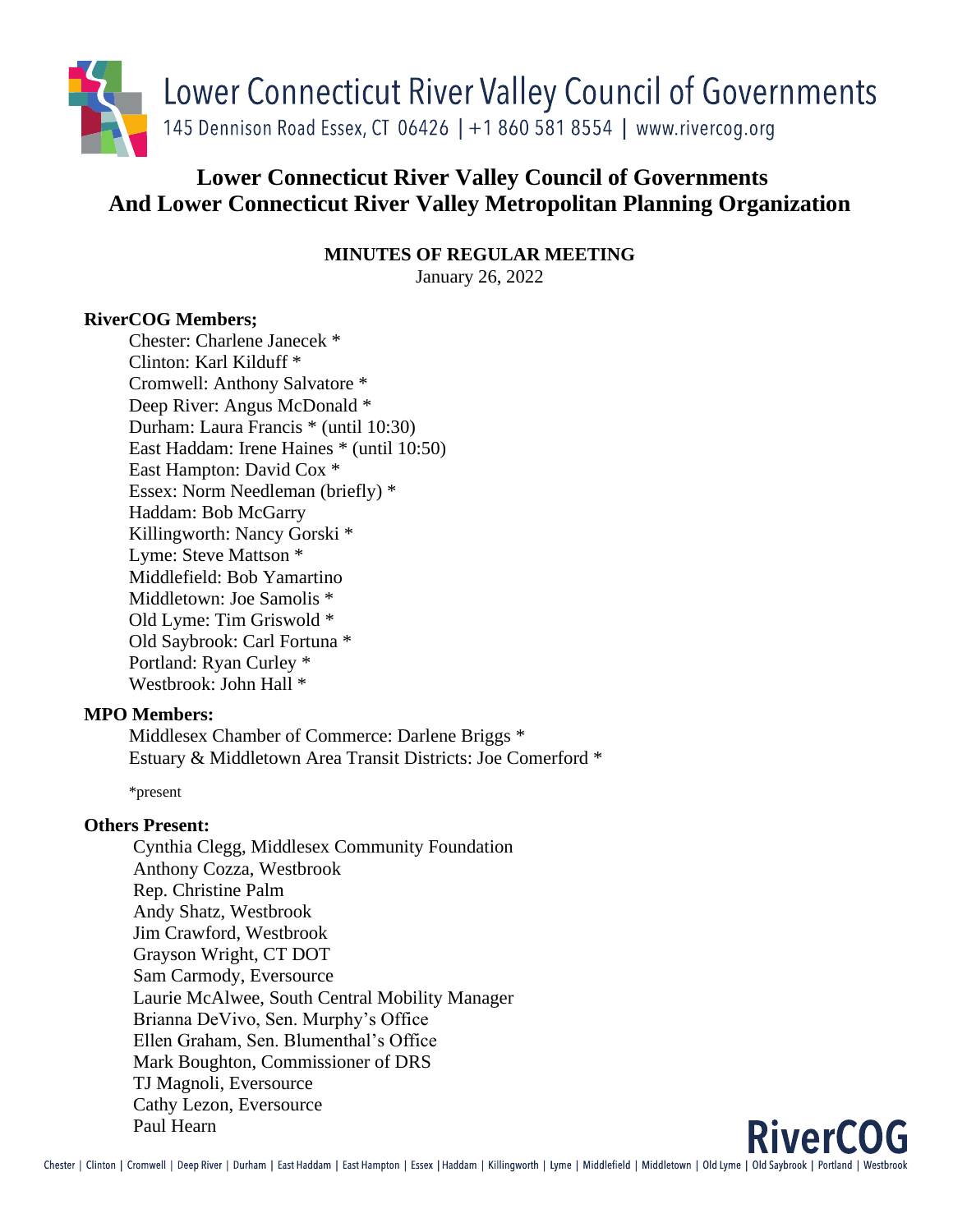Julia McGrath, Congressman Courtney's Office Chris Holden, City of Middletown Eric Shortell, FHA

## **Staff Present:**

Sam Gold Torrance Downes Eliza LoPresti Robert Haramut Kevin Armstrong Janice Ehle/Meyer Margot Burns Paula Fernald Megan and Theo Jouflas

## 1. **Call to Order, Roll Call, Introductions**

Chairman Salvatore called the meeting to order at 9:02 A.M. The meeting was held via Zoom teleconference.

*Mr. Griswold moved to moved item 6g, MIRA & HHW Update, up to item 6b; second by Mr. Cox. Vote was unanimous in favor.*

## 2. **Public Speaking**

**a. Regional Election Monitor Update – Carol Conklin**

Ms. Conklin was unable to be present for this meeting.

Rep. Palm stated that during the upcoming short legislative session, extending the Governor's power with executive orders surrounding the pandemic or whether to codify the remaining eleven into state law will be addressed. Children's mental health will be another big item on the agenda.

Rep. Haines noted that since it's a short session most bills will be related to budgetary concerns.

Ellen Graham of Sen. Blumenthal's office stated that there will be a press event Jan.  $25<sup>th</sup>$  at 1:30 pm on the need to preserve Deer Lake scout camp property in Killingworth.

Julia McGrath of Rep. Courtney's office stated that they continue to work with Treasury, CCM and the COGs on changes that came with the final rule on ARPA funding. The office is available for any assistance. A guide for grant programs from the IIJA is being developed now.

3. **Presentation on Infrastructure Act Funding – Mark Boughton, DRS Commissioner & Gov. Lamont's Senior Advisor on Infrastructure**

Commissioner Boughton gave a briefing on the state's deployment of IIJA funding (which is the funding provided by the Federal bipartisan infrastructure act that was passed in November 2021).

After the presentation there were questions from those present. What, if any, state resources is the Governor asking for from the general assembly to use for match funding? Commissioner Boughton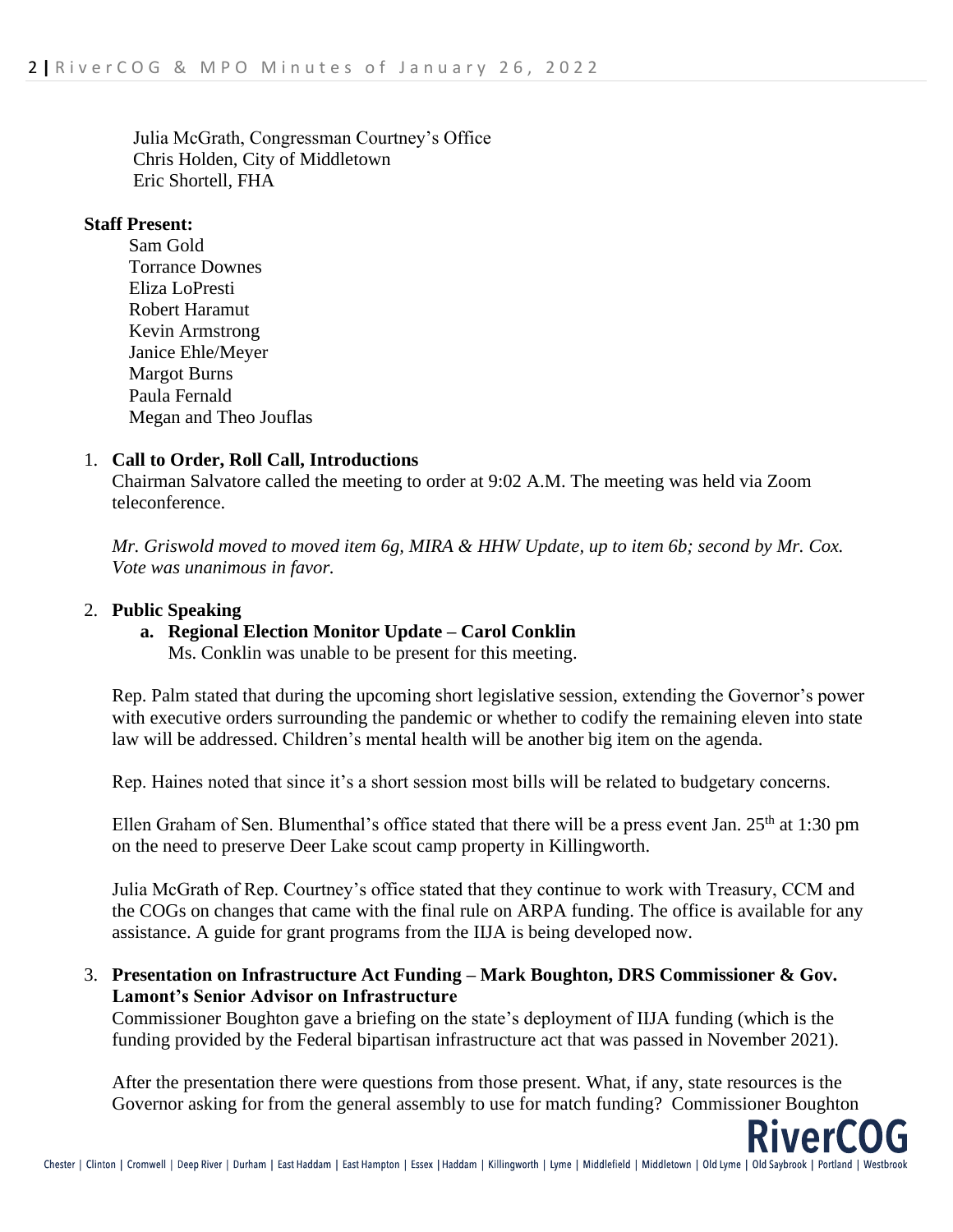stated the Gov. will consider asking for a match funding from the state surplus. Commissioner Boughton is also working on getting staff time to count as local match.

Representative Palm asked whether abating invasive species like Hydrilla would be a funding fit; Commissioner Boughton is going to direct her to the best person to talk to about that. Mr. Griswold asked if the new funds could be used in addition to what his town is receiving for bridge repair/replacement; Commissioner Boughton stated yes, with the possibility that the repair be moved over to that program rather than local bridge at 50% funding.

## 4. **Presentation – Westbrook Economic Action Initiative – Andy Schatz**

Andy Schatz, Jim Crawford and Tony Cozza of Westbrook Economic Action Initiative gave an overview of their business, government, school partnership and how and what it does for the community. They are proposing three sessions to meet with folks in towns in the fields of business, education and government to have a dialogue about how to launch a program like Westbrook's in each town or regionally. These meetings could take place directly after the next three COG meetings. Staff will reach out to CEOs to gauge interest.

## 5. **LCRVMPO Business**

## **a. Approval of Minutes of December 8, 2021 LCRVCOG & LCRVMPO Meeting**

*Mr. Fortuna moved to approve the minutes of the December 8, 2021 meeting; second by Mr. Cox. Vote was unanimous in favor.*

#### **b. Approval of Minutes of January 13, 2022 Special LCRVCOG & MPO Meeting**

*Ms. Haines moved to approve the minutes of the January 13, 2022, Special Meeting; second by Mr. Cox. Vote was unanimous in favor.*

**c. 2021TIP Amendment #13 – Statewide, 0172-0516, STPA, X7, Replace traffic signal controllers and cabinets at various locations, CON \$0 2022 AC, CON \$5,160,000 FD, 2022 AC Conv, New project**

*Mr. Cox moved to approve TIP Amendment #13; second by Ms. Haines. Vote was unanimous in favor.*

## **d. Review FY21 Obligation List**

The obligation list was made available for informational purposes.

# **e. Other Transportation Updates (Bike/Ped Plan, Corridor Study, CHRO, Etc.)**

FHI is working on the draft of the bike/pedestrian plan. The final steering committee meeting will be held  $2/1/22$  at 3:00 and is open to the public. The draft plan will be presented to the RPC in February with hopes of wrapping it up in March.

Verbal approval has been given that we will go ahead with the corridor study on the Air Line and Farmington Canal trails connection.

The CT Commission on Human Rights and Opportunities (CHRO) has requirements for state-funded projects such as LOTCIP, STEAP, Community Connectivity, and more. They will attend the February COG meeting to present the requirements.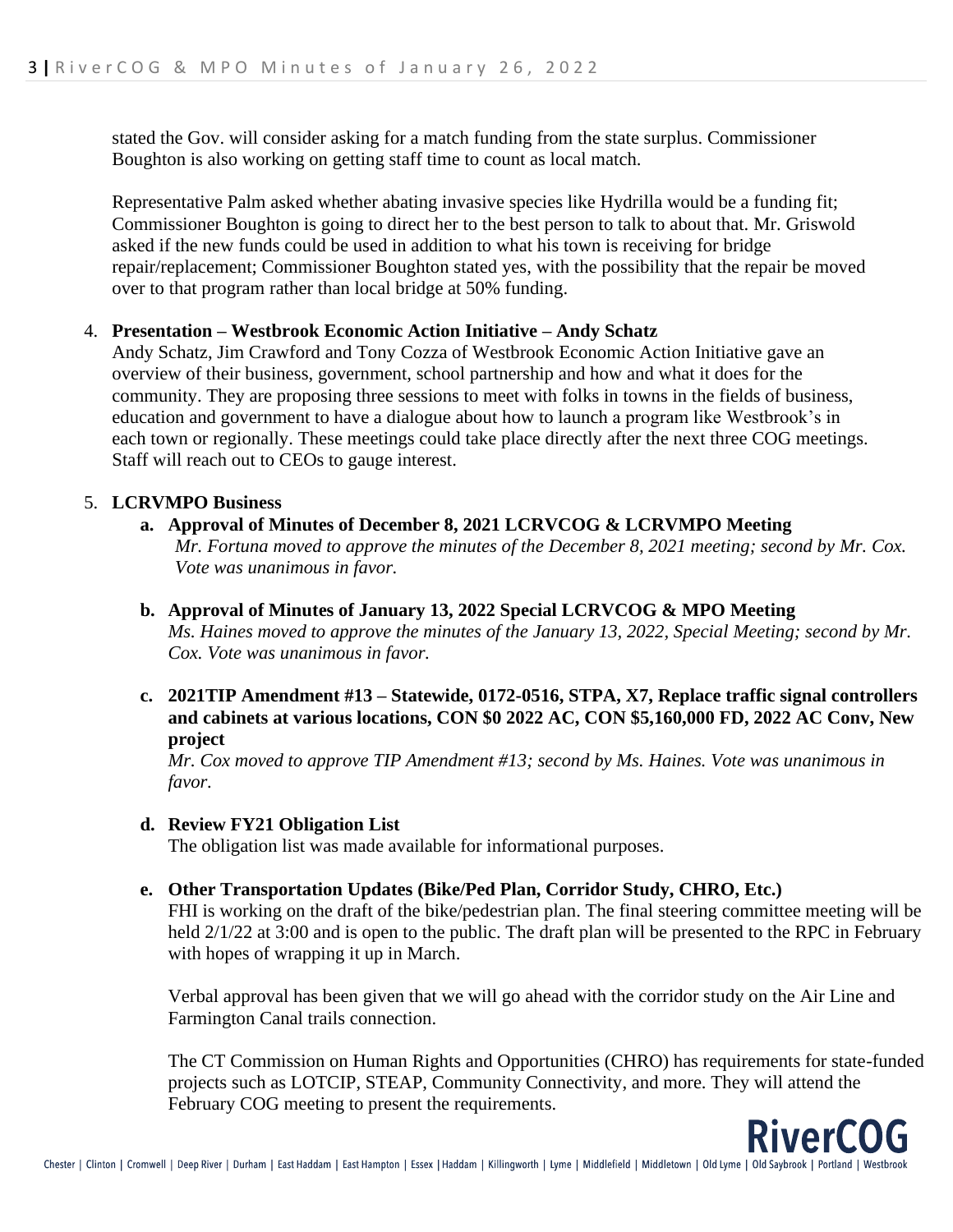The Regional Transportation Safety Plan was approved on 12/08/21 but the resolution was not signed by the previous Secretary so Mr. Haramut will be sending that over to Ms. Francis for signature.

## **f. Update from Transit Districts**

Mr. Comerford reported that Middlefield voted to join the Estuary Transit District. Now all the Middletown Area Transportation towns have joined, making the expansion complete. As of July 1, 2022, they will be operating as one transit district. The property on N. Main St. in Middletown will start into the design phase within the next six months or so.

Ridership has been down statewide. Middletown is down about 30%, which matches what is happening in the rest of the state and nation. However, the ETD is up about 2% over 2019 numbers, which is led by the on-demand service. Rail ridership is still very low.

## 6. **LCRVCOG Business**

## **a. COG FY23 Dues (motion)**

*Mr. Fortuna moved to raise the COG dues for fiscal year 2023 by 2% as recommended; second by Mr. Cox. Vote was unanimous in favor.*

# **b. HHW Update & MIRA Discussion**

Ms. Ehle/Meyer reported that the HHW subcommittee met and is recommending that we move to all satellite collections this year and close the site in Essex. This will save the towns just under \$3,000 per event. All towns would be able to attend all collections. There would probably be seven events, one per month April through October, with locations to be determined.

Mr. Needleman would like more discussion before a vote is taken on this topic. Mr. Gold suggested a special COG meeting to discuss only this so that Norm can participate.

*Mr. Cox moved to table a vote on the HHW collections and recall to a special meeting, date to be determined by the Director and Chairman. Second by Mr. Griswold. Vote was unanimous in favor.* 

Mr. Fortuna stated that MIRA will be around another year as there are two more months to negotiate with Murphy Rd. Recycling, if the dispute cannot be resolved the plan is for the plant to remain open one more year. He discussed the opt-out and opting out of the opt-out in terms of tiered cost. Many towns are opting out or issuing their own RFPs, so MIRA may not be around either way. The fewer towns that are in MIRA, the higher the tipping fee will be for the remaining towns.

# c. **Update on ARPA Regional Projects**

i. **Document Digitization & ARPA Grant Administration and Reporting Assistance**  The RFP for document digitization services closed last week with seven total respondents. The third stage, which is the implementation of hosting the data, is looking rather expensive so we may need to revise that.

**RiverCOG**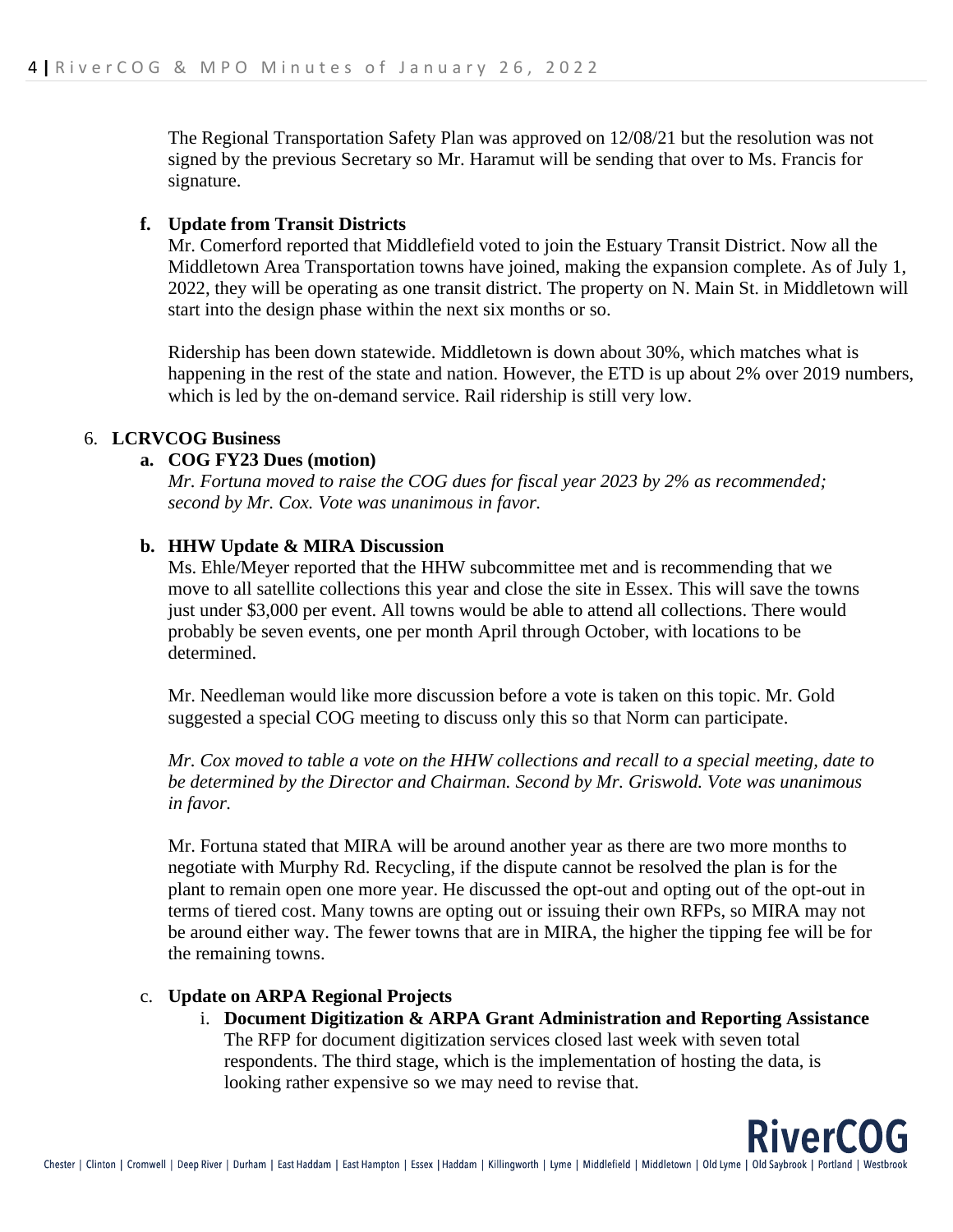#### **d. Amendments to 2022 Legislative Agenda (motion)**

*Mr. Cox moved to amend the legislative agenda by the action related to maximizing tax returns for residents and businesses and to add the action pertaining to reducing energy costs and maintaining grid reliability; seconded by Mr. McDonald. Vote was unanimous in favor.* 

#### e. **Update on Regional Housing Plan – Upcoming Municipal Meetings**

Ms. Jouflas reported that the second public meeting on the plan was held Jan. 24, 2022 and saw over 100 attendees. We will be starting the 8-30j process of meeting with each town through mid-March. After that time there should be a draft plan available for public consumption.

#### **f. Update on Comprehensive Economic Development Strategy**

RiverCOG's request to be designated a REDD has been approved, which is the first step toward creating the CEDS and eventually getting federal economic development district designation. There were six responses to the RFP, three will be shortlisted for interviews. There will be a recommendation to the COG for the consultant at the February meeting. Work needs to be completed by September 23, 2022.

## **g. 2021 Recap on Food Insecurity and Homelessness**

Calls to 211 have increased from January 2021 to January 2022. Priority calls in our region have been about vaccinations, housing, shelters, mental health, food purchasing, financial assistance, child care and medical and public transportation needs.

Shoreline Soup Kitchen distributed 1.5 million pounds of food last year, 1.5 million meals, 11,000 individuals are registered, and 23,466 meals were served, which is the most ever.

## **i. Reminder: Funding of Shoreline Soup Kitchen Vehicle**

SSKP has requested to purchase a refrigerated vehicle to help deliver food. Some towns have already supported them financially with this purchase. Please consider contributing to the purchase of the truck if your town is served by SSKP. ARPA funds can be used. Chairman Salvatore asked for Mr. Gold to put something out stating that the COG supports town contributions to the purchase of the truck.

## **h. Lower CT River Land Trust Update**

New officers have been elected to replace Ms. Gister and Mr. Bailey, though we are still short one board member if anyone else would like to volunteer. The Berlin Land Trust became a regular member. Mr. Armstrong is working on a new website and a new logo has been voted on. The annual report was created and will be posted soon. The group continues to work on the governance structure and advancing the CLCC initiative.

#### **i. Yale Intern for Invasive Species Work**

The first gen intern program is for Yale undergrads to apply to work on non-profit submitted research projects. We put in for some work on terrestrial invasive species. The student would do a survey and site visits as well as develop a needs assessment report for a stewardship coordinator.